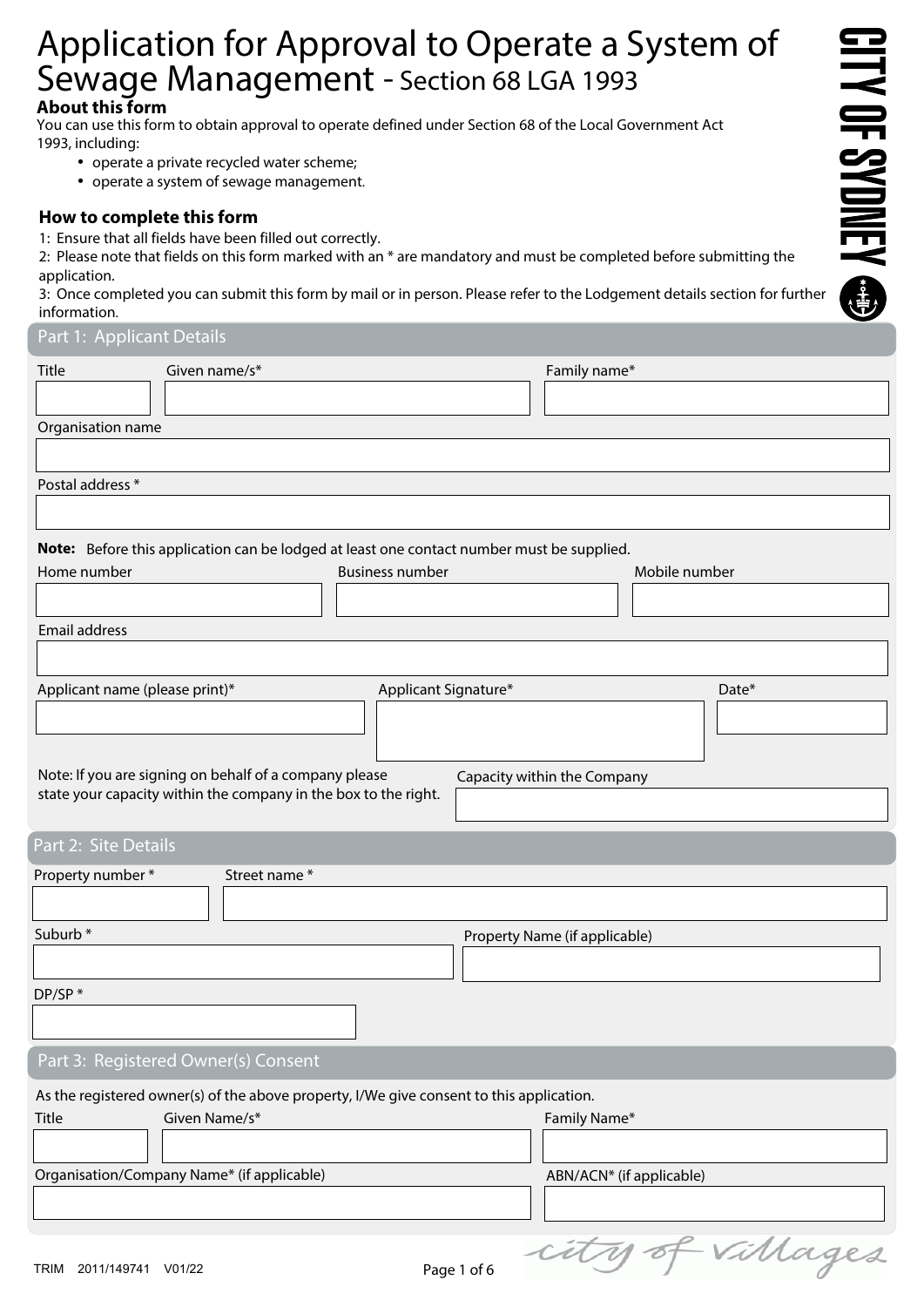| i dit J. Registered Owner(3) Consent Floringed                             |                                              |                              |  |  |  |  |
|----------------------------------------------------------------------------|----------------------------------------------|------------------------------|--|--|--|--|
| Address*                                                                   |                                              |                              |  |  |  |  |
|                                                                            |                                              |                              |  |  |  |  |
| <b>Home Number</b>                                                         | <b>Business Number</b>                       | Mobile Number                |  |  |  |  |
|                                                                            |                                              |                              |  |  |  |  |
| <b>Email Address</b>                                                       |                                              |                              |  |  |  |  |
|                                                                            |                                              |                              |  |  |  |  |
| <b>Registered Owner(s) Signature(s)</b>                                    | (see Note 1 at the back of application form) |                              |  |  |  |  |
| Registered Owner Name* (please print)                                      | Position                                     |                              |  |  |  |  |
|                                                                            |                                              |                              |  |  |  |  |
| Signature*                                                                 | Date*                                        |                              |  |  |  |  |
|                                                                            |                                              |                              |  |  |  |  |
| Registered Owner Name (please print)                                       | Position                                     |                              |  |  |  |  |
|                                                                            |                                              |                              |  |  |  |  |
| Signature                                                                  | Date                                         |                              |  |  |  |  |
|                                                                            |                                              |                              |  |  |  |  |
|                                                                            |                                              | Company/Strata Stamp or Seal |  |  |  |  |
| Note: For works that affect common property, the owners corporation        |                                              |                              |  |  |  |  |
| consent is required. Section 108 of the Strata Scheme Management Act       |                                              |                              |  |  |  |  |
| allows changes to common property if applicants ensure the owners          |                                              |                              |  |  |  |  |
| corporation has given a valid consent by seeking a copy of the minutes/    |                                              |                              |  |  |  |  |
| resolution of a general meeting authorising the works or confirmation that |                                              |                              |  |  |  |  |
| the requirements of the Strata Scheme Management Act 2015 have been met.   |                                              |                              |  |  |  |  |

## Part 4: Type of activity proposed (Table to Section 68, LGA 1993)

Please provide full details by attachments as necessary for the following items:

1. **Has the waste water recycling scheme been subject to a section 68 Local Government Act application and subsequent approval to install from the City of Sydney Council?** If yes, please give the date of the approval and the reference number.

2. **Has the proposed treatment system been previously validated by NSW Office of Water?**

3. **If not, has the treatment system that has been installed been validated by the NSW Office of Water or accredited by NSW Health?**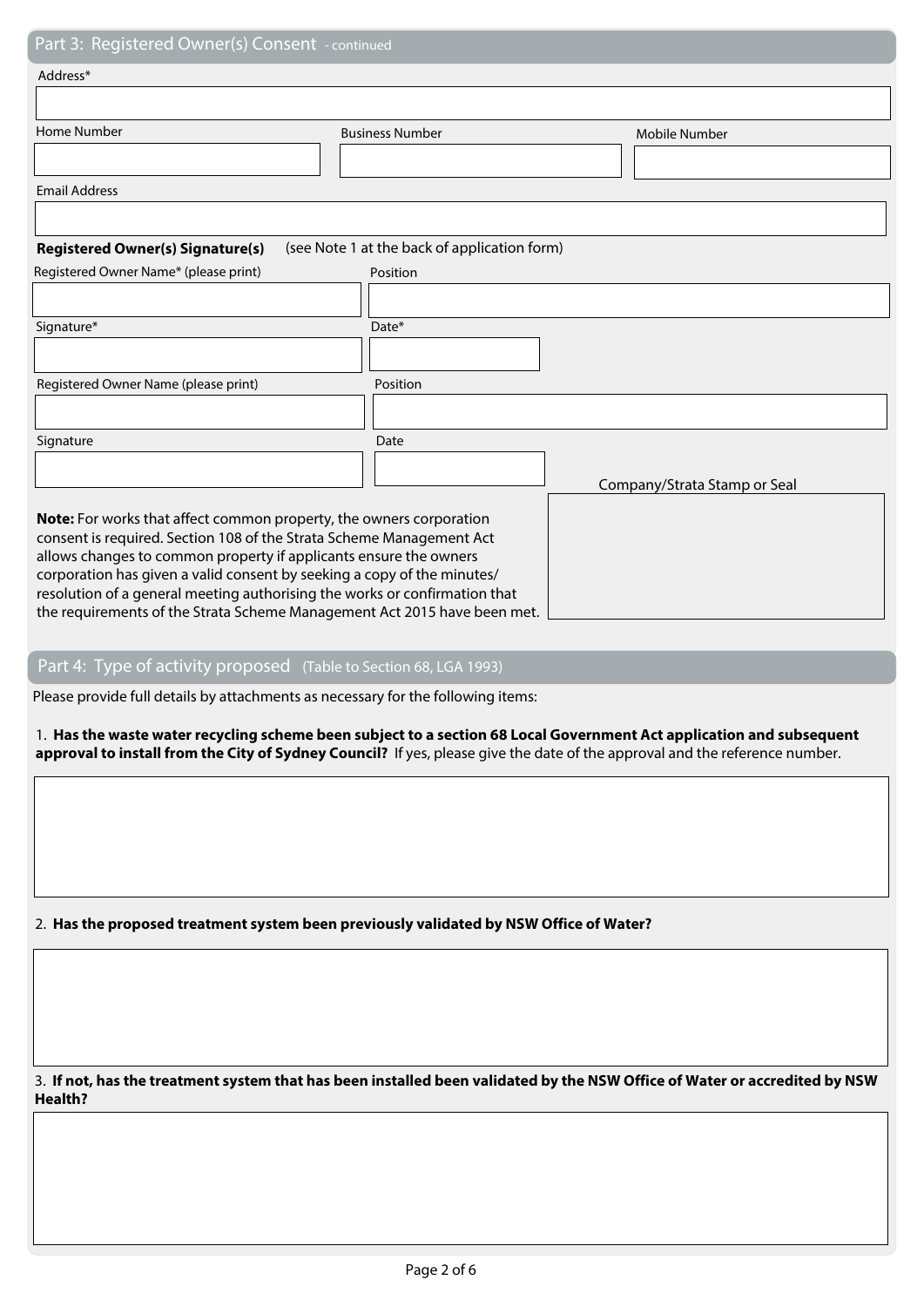4. **What period of verification monitoring of the influent and effluent criteria has been undertaken?** If the treatment system is listed by the NOW as validated system then 4 weeks in situ monitoring must be undertaken. Otherwise 12 weeks continuous monitoring of the plant in situ or 12 weeks at the pilot or demonstration treatment plant followed by 4 weeks verification monitoring in situ must be undertaken.

5. **Verification that the quality of the recycled water is suitable for the proposed end use taking into account the potential hazards in the source water(s).** The operation of the entire recycled water scheme should be included in the verification to ensure that it is not having adverse impacts on the receiving environment.

6. **Has the quality of the water post treatment been validated by NSW Health?** The treated water must be validated to meet the water compliance values required for the proposed recycled water end use.

7. **Process flow diagram of the recycled water scheme; from source to end use; identifying the critical control points in the process.** Critical control points can be determined as the points within the process that control the risk by reducing or eliminating the transfer of pathogens or chemicals to the end users of the recycled water.

8. **Risk assessment summary showing the identification and control of hazardous events.** Hazardous events that have the potential to impact on the final intended use and quality of the recycled water through each part of the process should be assessed and prioritised. Other influencing factors such as accidental or deliberate contamination, design deficiencies, unintended or unauthorised use etc. should also be taken into account.

9. **Risk Management plan for the scheme from and including the source water and the end use.** What will be monitored? When will it be monitored? How will it be monitored? Who is responsible?

10. **Monitoring plan outlining validation, verification and operational monitoring (type, limit, frequency, location, responsibility).** Critical Control Points should be monitored to a statistically valid and recorded sampling plan and in a timely manner to prevent the supply of potentially unsafe water.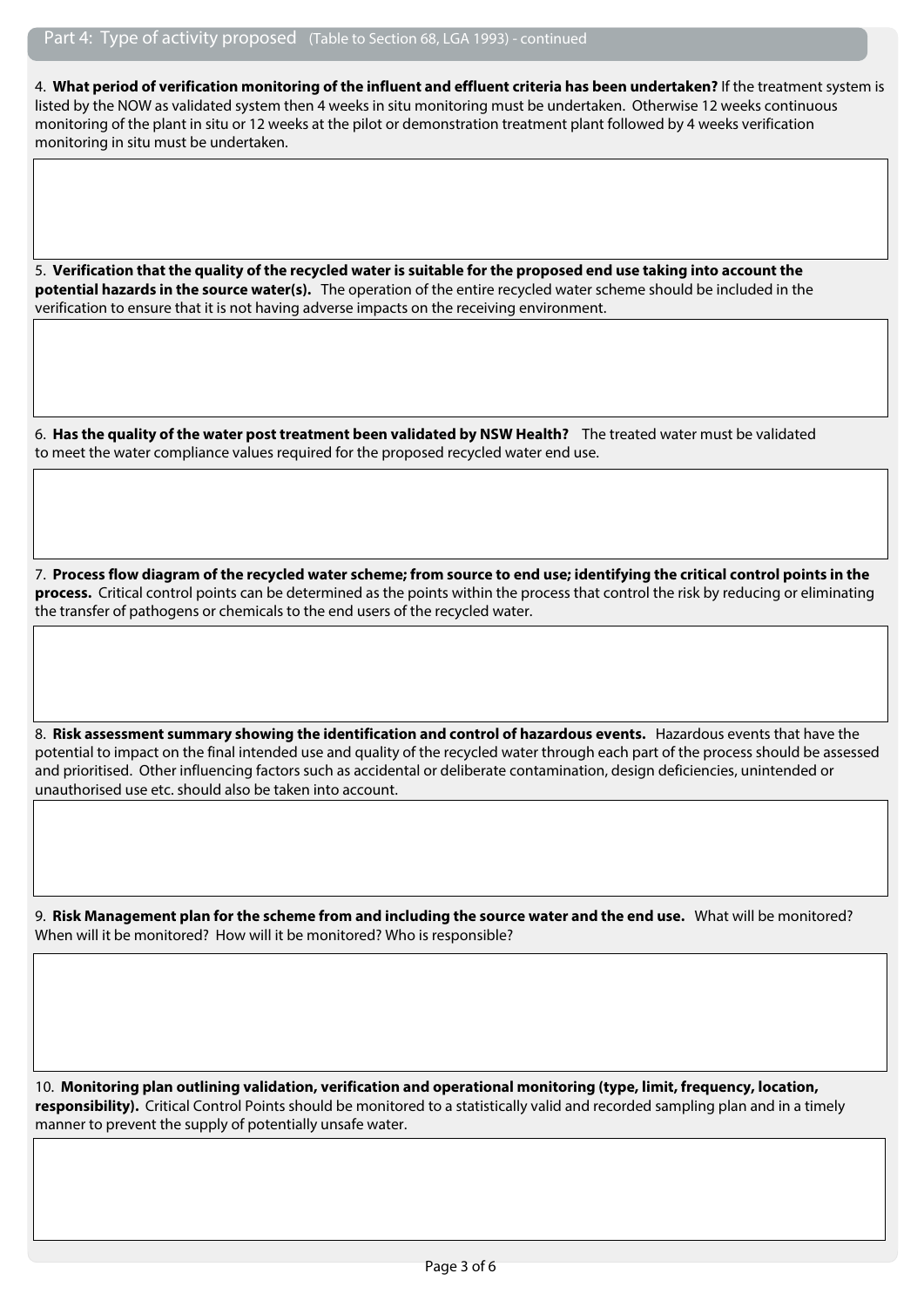11. **Operational and maintenance procedures.** Operational procedures must be developed for each step in the treatment system for the recycled water scheme to ensure its safe operation taking into account the risks identified in the risk assessment.

12. **Incident and emergency response procedures**. An incident or emergency is any event that causes or has the potential to cause harm either to the environment or the health of the public and may include non-compliance sampling results for the recycled water criteria, unplanned disruptions to treatment processes and cross connection incidents involving potable water systems.

13. **Training and awareness plan.** Specific areas of training and awareness might include the operators of the recycled water scheme, the End Users and Visitors to the site.

14. **Operator qualifications.** Details should be submitted concerning those contracted to operate the recycled water scheme including qualifications, training, service contract arrangements etc.

15. **Where relevant, please provide:**

- a recycled water agreement with the end users outlining their obligations and responsibilities.

- a recycled water agreement with the suppliers of the recycled water.

<sup>16.</sup> **Copies of relevant analytical reports from a laboratory accredited for the specified tests by an independent body acceptable to NSW Health such as the National Association of Testing Authorities (NATA) or equivalent, for the validation and verification testing requirements.**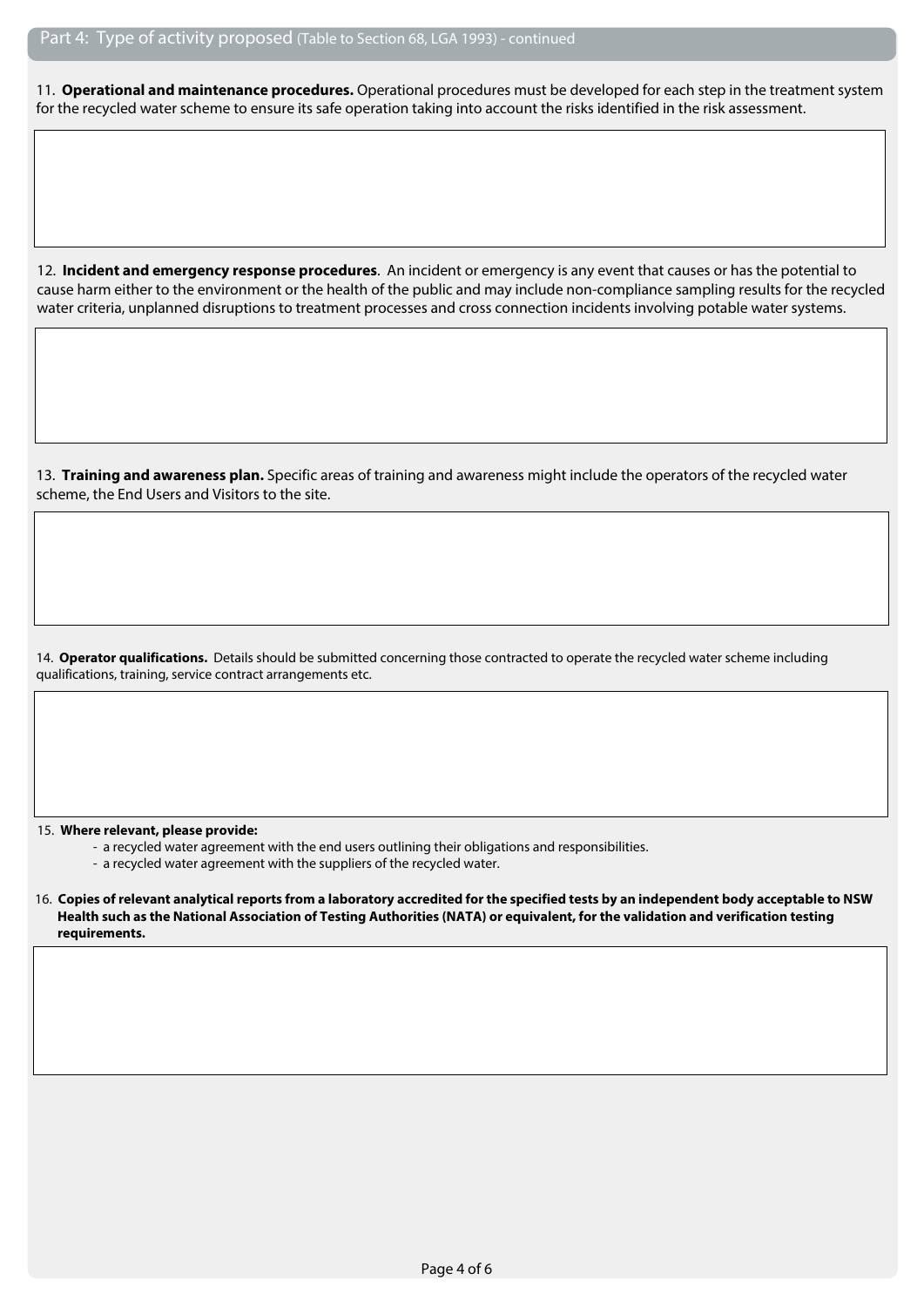You can lodge the completed application form by:

#### **EMAIL: [council@cityofsydney.nsw.gov.au](mailto:council@cityofsydney.nsw.gov.au)**

Email the completed form, including relevant documentation. We will contact you for the required fees (refer to the Council's public website for adopted fees and charges).

**IN PERSON:** Town Hall House - Level 2, 456 Kent Street, Sydney **See our website for details of all customer service centres and opening hours: <https://www.cityofsydney.nsw.gov.au/customer-service-centres>**

**WHAT NOW:** You will be contacted by a Council Officer if further information or clarification is required. For further information about your application, please contact us by:

#### **TELEPHONE:** (02) 9265 9333 **WEBSITE:** www.cityofsydney.nsw.gov.au

# Part 6: Privacy & Personal Information Protection Notice

| <b>Purpose of collection:</b> | This information is being collected for the purpose of assessing and determining applications under<br>Section 68/94 of the Local Government Act 1993 and Section 138/139 of the Roads Act 1993.       |
|-------------------------------|--------------------------------------------------------------------------------------------------------------------------------------------------------------------------------------------------------|
| Intended recipients:          | City of Sydney employees. Any other relevant state government agency and any approved contractors<br>required to provide this service.                                                                 |
| Supply:                       | The supply of this information is voluntary. If you are unwilling to provide this information, the City of<br>Sydney may be unable to provide access to City of Sydney services.                       |
| <b>Access/Correction:</b>     | Please contact Customer Service on 02 9265 9333 or at <b>council@cityofsydney.nsw.gov.au</b> to access or<br>correct your personal information.                                                        |
| <b>Storage:</b>               | The City Planning, Development and Transport Unit at the City of Sydney, located at 456 Kent Street,<br>Sydney NSW 2000, is collecting this information and the City of Sydney will store it securely. |
| Other uses:                   | The City of Sydney will use your personal information for the purpose for which it was collected and may<br>use it as is necessary for the exercise of other functions.                                |

For further details on how the City of Sydney manages personal information, please refer to our Privacy Management Plan ([https://](https://www.cityofsydney.nsw.gov.au/policies/privacy-management-plan) [www.cityofsydney.nsw.gov.au/policies/privacy-management-plan](https://www.cityofsydney.nsw.gov.au/policies/privacy-management-plan)).

| <b>Office Use Only</b>                |                                   |                                                                   |                         |                     |                                     |
|---------------------------------------|-----------------------------------|-------------------------------------------------------------------|-------------------------|---------------------|-------------------------------------|
| Application number<br>Total fees paid | Application fee<br>Receipt number | Other fees<br>Checked by Building Surveyor<br>(please print name) |                         | (please print name) | Checked by Customer Service Officer |
| Estimated cost of work                | Date                              | Time                                                              | File Created -Date\Time |                     | Application Key Indicator           |
| Comments                              |                                   |                                                                   |                         |                     |                                     |